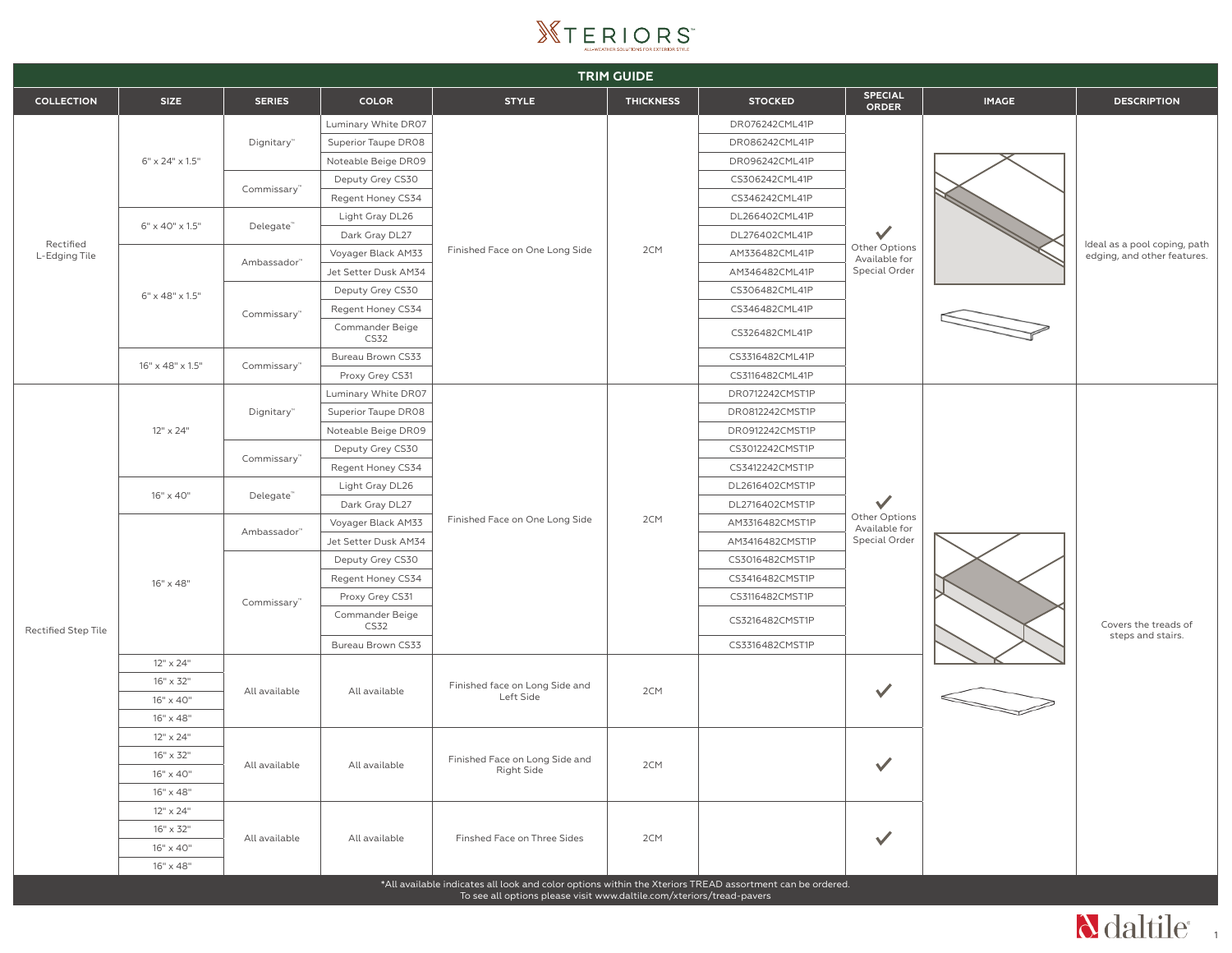| <b>TRIM GUIDE</b>                                                                                                                                                                 |                             |               |               |              |                  |                |                         |                  |                                                                              |
|-----------------------------------------------------------------------------------------------------------------------------------------------------------------------------------|-----------------------------|---------------|---------------|--------------|------------------|----------------|-------------------------|------------------|------------------------------------------------------------------------------|
| <b>COLLECTION</b>                                                                                                                                                                 | <b>SIZE</b>                 | <b>SERIES</b> | COLOR         | <b>STYLE</b> | <b>THICKNESS</b> | <b>STOCKED</b> | SPECIAL<br><b>ORDER</b> | <b>IMAGE</b>     | <b>DESCRIPTION</b>                                                           |
| Rectified<br>L-Kerb Tile                                                                                                                                                          | $8" \times 20" \times 6"$   | All available | All available | One Style    | 2CM              |                | $\checkmark$            |                  | Used to enclose and<br>complete the edges of paths<br>and other features.    |
|                                                                                                                                                                                   | $8" \times 24" \times 6"$   |               |               |              |                  |                |                         |                  |                                                                              |
|                                                                                                                                                                                   | $8" \times 32" \times 6"$   |               |               |              |                  |                |                         | D<br><u>QQQQ</u> |                                                                              |
| Rectified<br><b>Gutter Tile</b>                                                                                                                                                   | $6" \times 20" \times 3.2"$ | All available | All available | One Style    | 2CM              |                | $\checkmark$            |                  | Use underneath grid tiles to<br>collect or drain water.                      |
|                                                                                                                                                                                   | $6" \times 24" \times 3.2"$ |               |               |              |                  |                |                         |                  |                                                                              |
|                                                                                                                                                                                   | $6" \times 32" \times 3.2"$ |               |               |              |                  |                |                         |                  |                                                                              |
| Rectified<br><b>Grid Tile</b>                                                                                                                                                     | $6" \times 20"$             | All available | All available | One Style    | 2CM              |                | $\checkmark$            |                  |                                                                              |
|                                                                                                                                                                                   | $6" \times 24"$             |               |               |              |                  |                |                         |                  | Run-off or overflow water<br>passes through the grid tile<br>for collection. |
|                                                                                                                                                                                   | $6" \times 32"$             |               |               |              |                  |                |                         |                  |                                                                              |
| *All available indicates all look and color options within the Xteriors TREAD assortment can be ordered.<br>To see all options please visit www.daltile.com/xteriors/tread-pavers |                             |               |               |              |                  |                |                         |                  |                                                                              |